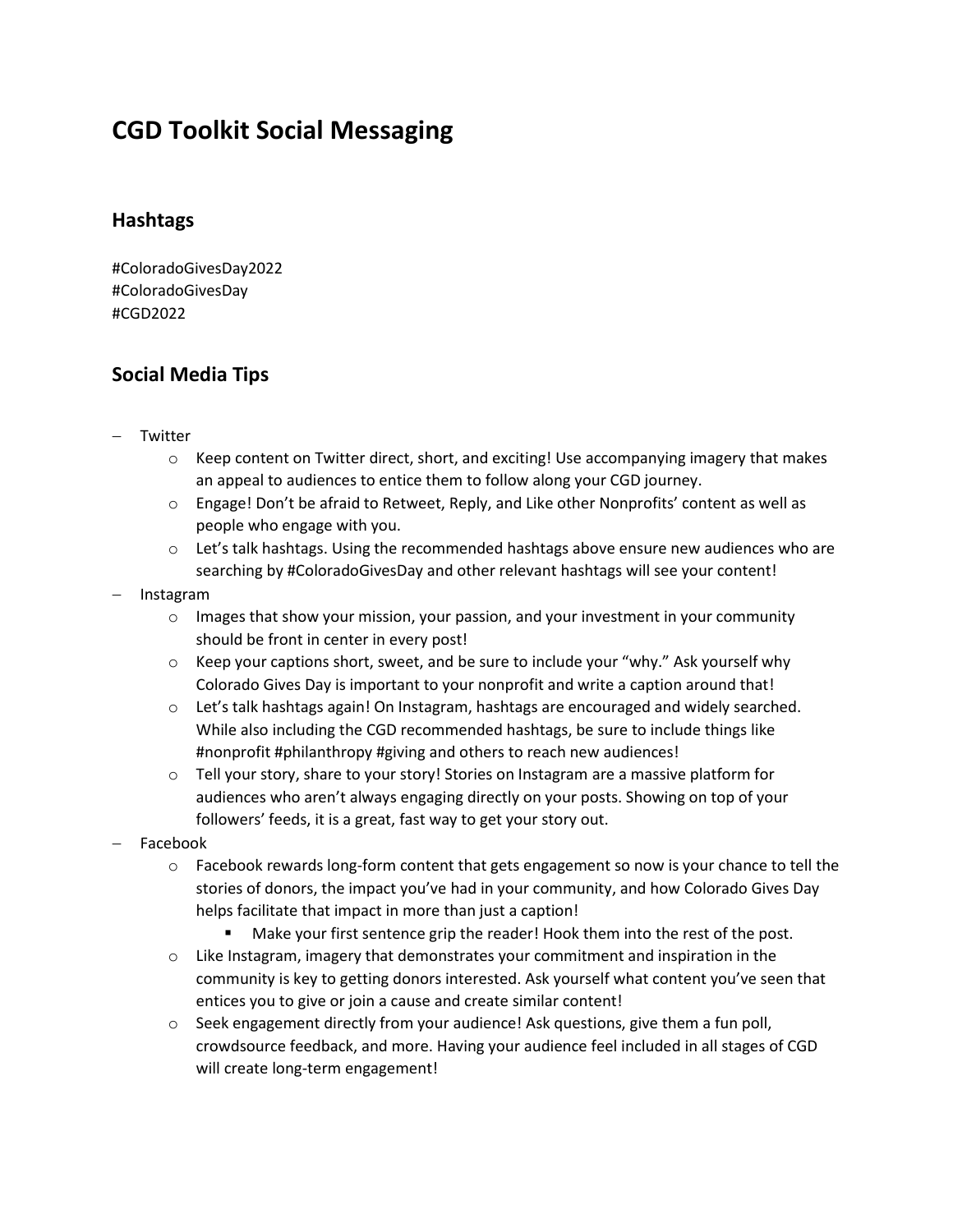## **Copy**

#### − **Pre-Event**

- o Twitter
	- Set your calendars! In just \*DAYS REMAINING\* you can help make good happen by donating on #ColoradoGivesDay. Don't want to wait? Donate now! \*LINK\*
	- **■** In just a few days the  $12<sup>th</sup>(?)$  annual #ColoradoGivesDay will happen! Help make good happen by supporting us.
	- **.** The countdown is ON! \*DAYS REMAINING\* days till Colorado Gives Day. Did you know you can give now and help support \*NONPROFIT MISSION\*?
	- **E** Community Impact Story Example: Daniel came to \*NP\* after sickness took away his ability to work. With your support, we were able to help pay his bills. As we approach #CGD2022, you can help others like Daniel today.
		- Story-based content follows the structure of Introduction/Impact/Ask
		- ALWAYS try to use accompanying imagery of the story you're telling
- o Instagram
	- The moment we've all been waiting for is ALMOST HERE! Just \*DAYS REMAINING\* till Colorado Gives Day 2022, who will be you be donating to? Tag them!
	- We are grateful to have your support 365 days a year, but in just \*DAYS REMAINING\* we are hoping you will support us again. Help us continue to impact our community!
	- Colorado Gives Day is a day of celebration. By supporting us and \*MISSION\*, you can help us celebrate too.
	- **E** Community Impact Story Example: What we can do on our own is important, what we can do together is extraordinary. As we near Colorado Gives Day 2022 your donation ensure we can continue our impact.
		- Instagram story-based content follows the structure of Emotional Appeal/Ask
		- Images are required to post on Instagram, ensure your image captures your emotional appeal adequately.
- o Facebook
	- It all started with a hope for our community. Now, as we approach #CGD2022, you can help those dreams become a reality for many of your neighbors.
		- Utilize content you've collected from impact stories, donors, volunteers and more to add more depth to your posts!
- − **Community Impact Story Example:** Colorado Gives Day is a chance to ensure future generations in Colorado will know that \*NP MISSION\* is what makes our state so great. People like Cody, who might just need a helping, guiding, hand to get over of the hump. Or like Jessica, who have found community in the work we're doing and are more successful because of it. People like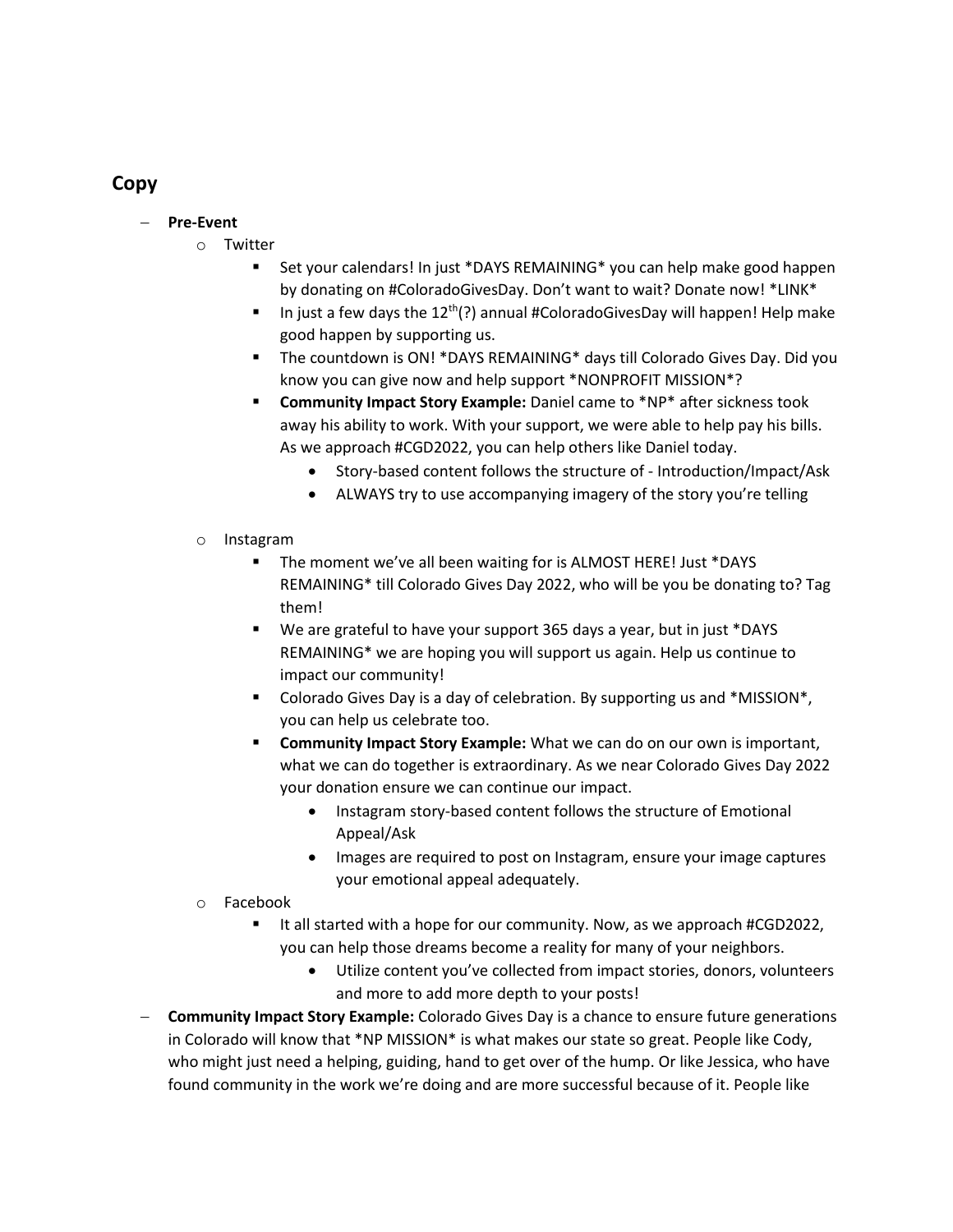you. Who believe in Colorado, and in helping each other, to make good happen. Donate to \*NAME\* on Colorado Gives Day and help us reach others too.

#### − **During Event**

- o Twitter
	- Today is the DAY! #ColoradoGivesDay is officially underway, and we are ready to make good happen. Start off your day by investing in Colorado! \*LINK\*
		- During CGD, including simple/short links in your posts that redirect to your donation site will increase traffic & donations!
	- Our mission is to \*MISSION\* and we can't do that without your help. On ColoradoGivesDay, we ask you to give a little in order to help a lot!
	- And we're off! #CGD2022 is happening NOW and your donation can help put us over the edge to help our neighbors, and our community. Can we count on your donation?
		- Making direct asks for donations yields more money. Sometimes it can be scary to ask people for money, but the worst they can say is no!
	- **Community Impact Story Example V2: Daniel came to \*NP\* after sickness took** away his ability to work. With your support, we were able to help pay his bills. Now, as #ColoradoGivesDay is underway, you can help others like Daniel today.
		- Story-based content follows the structure of Introduction/Impact/Ask
		- ALWAYS try to use accompanying imagery of the story you're telling
- o Instagram
	- The moment we've all been waiting for is HERE! The best day of the year is officially here - Colorado Gives Day 2022! Who have you donated to?? Tag them!
	- We are grateful to have your support 365 days a year, but today is when we need it most. As we kick off CGD2022, we are hoping you will support us again. Help us continue to impact our community!
	- Colorado Gives Day is a day of celebration. By supporting us and \*MISSION\*, you can help us celebrate too.
	- **EXECOMMUNITY IMPACT STORY Example V2: What we can do on our own is** important, what we can do together is extraordinary. As Colorado Gives Day is now here, your donation ensure we can continue our impact.
		- Instagram story-based content follows the structure of Emotional Appeal/Ask
		- Images are required to post on Instagram, ensure your image captures your emotional appeal & mission adequately.
- o Facebook
	- It all started with a hope for our community. Today is #CGD2022, and now you can help those dreams become a reality for many of your neighbors with a donation.
		- Utilize content you've collected from impact stories, donors, volunteers and more to add more depth to your posts!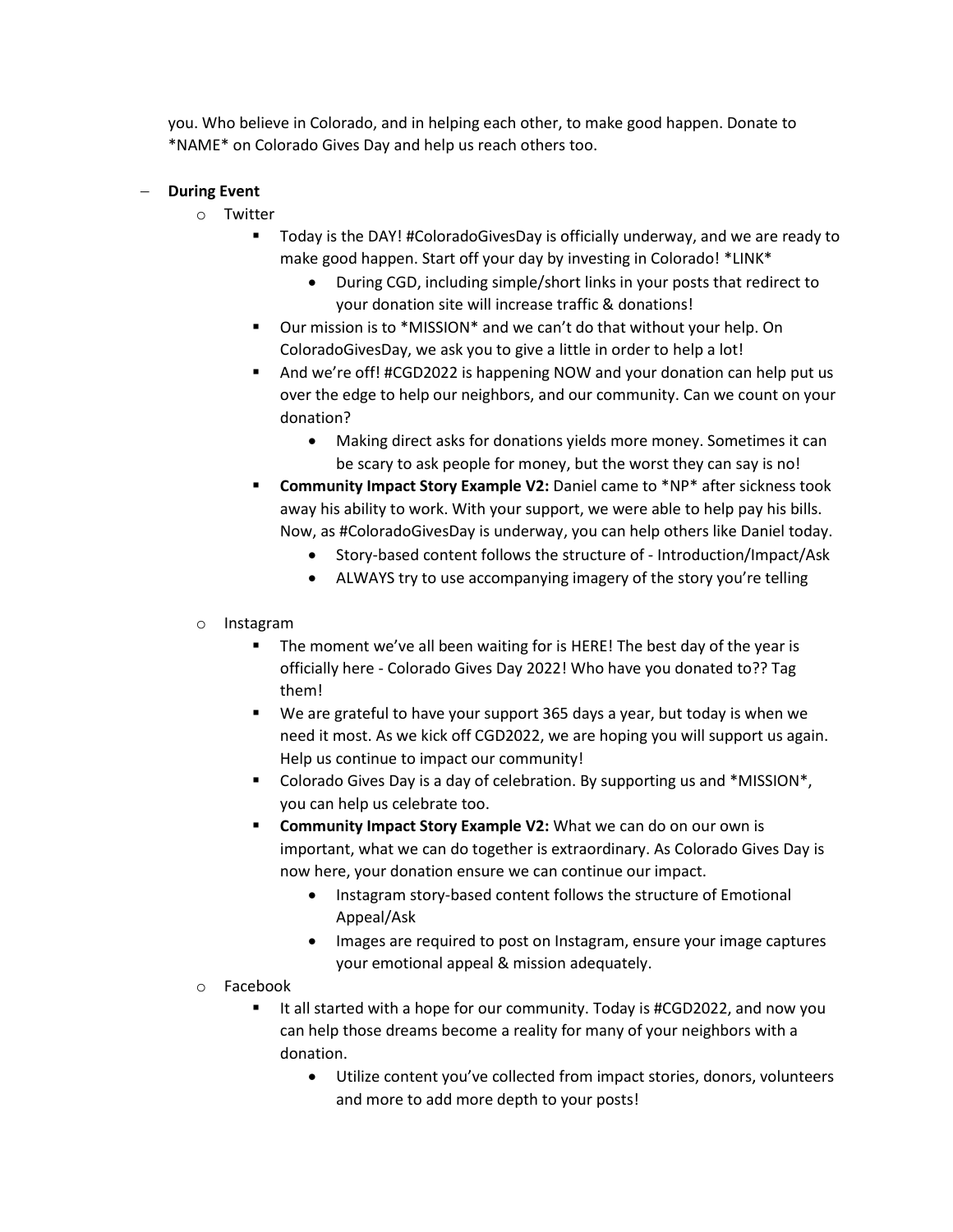**EXEDMENT IMPACT STORY Example:** Colorado Gives Day is a chance to ensure future generations in Colorado will know that \*NP MISSION\* is what makes our state so great. People like Cody, who might just need a helping, guiding, hand to get over of the hump. Or like Jessica, who have found community in the work we're doing and are more successful because of it. People like you. Who believe in Colorado, and in helping each other, to make good happen. Today is Colorado Gives Day, and we ask you to help us support these communities and our neighbors with a donation.

## **Copy**

- − **Post-Event**
	- o Twitter
		- WOW. Yesterday you helped us raise TONS of money for our communities. Passed out from all the fun and maybe forgot to donate? No problem! You can still donate here! \*LINK\*
		- Inspiring isn't a strong enough word for what happened yesterday. Thank you to everyone who donated to \*NP\* yesterday, as we continue to do good in our community. \*LINK\*
		- **E** Community Impact Story Example: Daniel came to \*NP\* after sickness took away his ability to work. With your support, we're able to support him. Yesterday you let us know that that matters, thank you. \*LINK TO DONATE\*
			- Story-based content follows the structure of Introduction/Impact/Ask
			- ALWAYS try to use accompanying imagery of the story you're telling

#### o Instagram

- Yesterday was a blur that ended with a ton of donations, memories, and inspiration. Thank you to everyone who donated to \*NP\* we are so grateful. \*PHOTOS YOU'VE TAKEN DURING CGD OF SELF, DONORS, STAFF, ETC\*
- We are grateful to have your support 365 days a year, but yesterday made us realize how special CGD can be. You helped us continue to support our communities!
- **Community Impact Story Example:** What we can do on our own is important, what we can do together is extraordinary. Your donations yesterday ensured we can continue our impact in our community. Thank you.
	- Instagram story-based content follows the structure of Emotional Appeal/Ask
	- Images are required to post on Instagram, ensure your image captures your emotional appeal adequately.
- o Facebook
	- Yesterday on #CGD2022, you helped us turn dreams into a reality for many in our community. It all started with a hope for \*MISSION\*, and your support has made that happen. Thank you!
		- Utilize content you've collected from impact stories, donors, volunteers and more to add more depth to your posts!